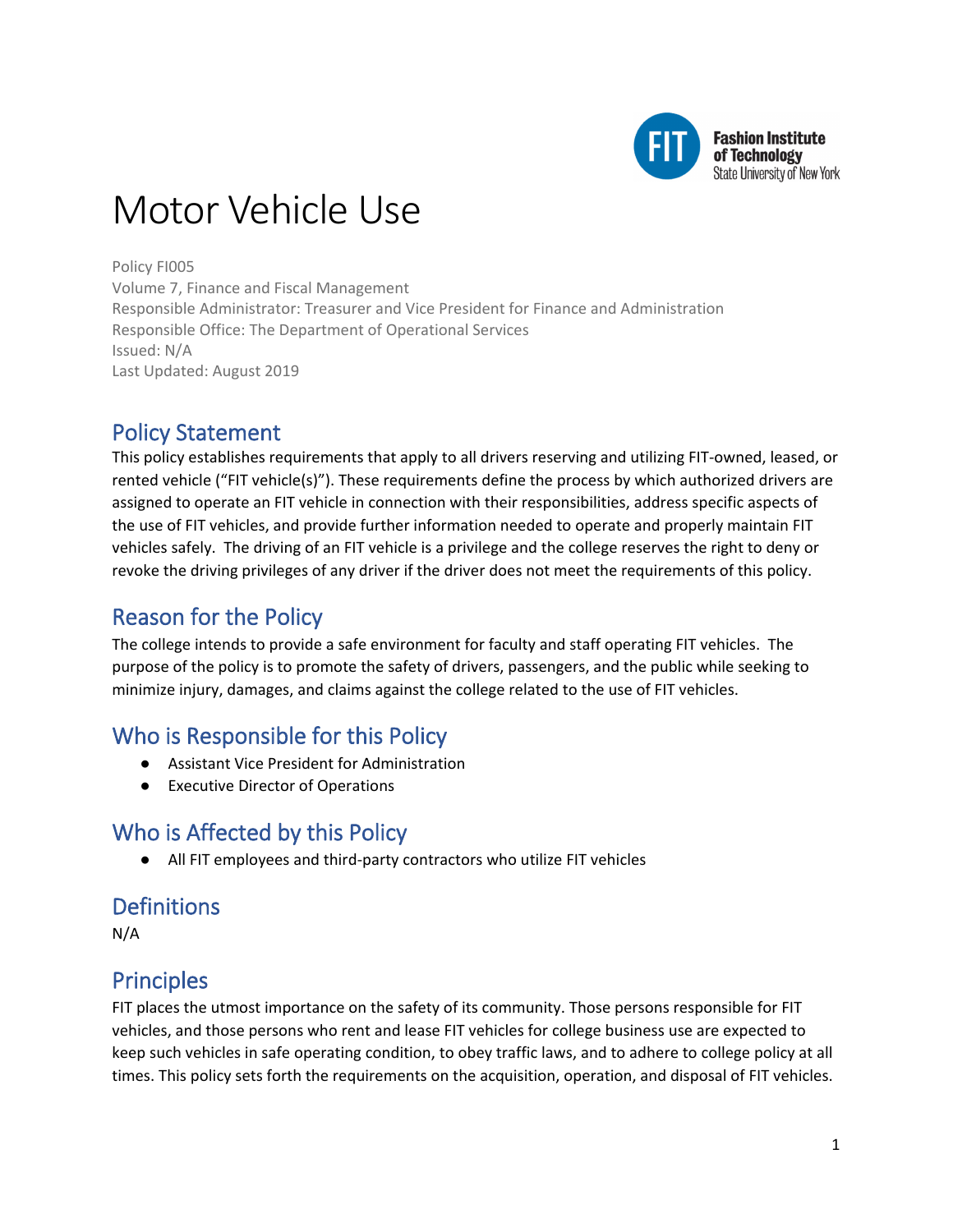# Responsibilities

### ● **The Department of Operational Services**

The Department of Operational Services oversees the college's vehicle activities that are included in this policy and is responsible for the dissemination of information and the collection of FIT vehicle data. Specific responsibilities include, but are not limited to:

- $\circ$  Schedule, coordinate, and track the assignment, use, and operation of FIT vehicles;
- o Serve as the central point of contact for FIT vehicle use;
- $\circ$  Disseminate FIT vehicle-related policies, procedures, and information to the campus community;
- o Collect, review, and provide information such as monthly vehicle usage reports, quarterly personal mileage reports, and analysis reports to the Vice President for Finance and Administration as requested;
- $\circ$  Coordinate the use of vehicle title, registration, and plates to ensure that departments comply with a timely accident and vehicle damage reporting requirements;
- o Ensure FIT vehicles have official state license plates; and
- $\circ$  Ensure compliance with all applicable laws, inspection regulations, and ordinances, as they pertain to the maintenance and operation of motor vehicles.

### o **Motor Vehicle Driver Reviews**

Operational Services enrolls each Authorized Driver into the New York State Department of Motor Vehicles (DMV) License Event Notification System (LENS) program. The LENS program provides information to the college on any event that affects an Authorized Driver's license.

### o **Usage Report**

Operational Services is responsible for logging mileage when a vehicle is returned and for compiling a monthly usage report for each FIT vehicle, which shall contain, but is not limited to:

- Odometer readings;
- Findings from inspection of interior and exterior of a vehicle body (for wear and tear, dents, etc.); and
- Fuel usage.

### o **Preventive Maintenance and Repairs**

Operational Services is responsible for scheduling and coordinating all preventive maintenance functions for all FIT vehicles, such as oil changes, tire rotation/replacement, tune-ups, etc., and for preparing vehicles for compliance with state inspection requirements. It is also responsible for coordinating any repairs for FIT vehicles and filing insurance claims for accident damage.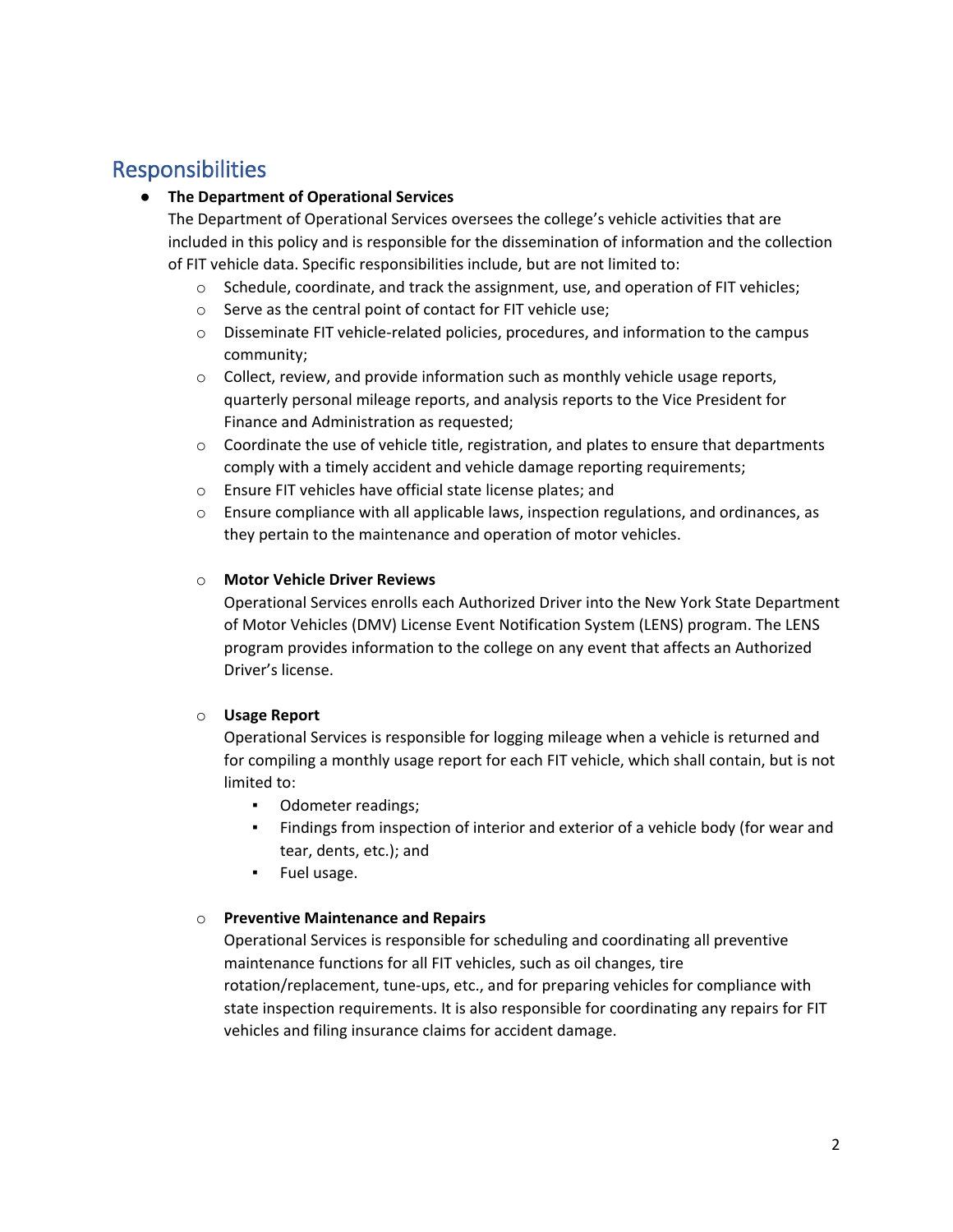### o **Safety Inspection**

Operational Services is responsible for coordinating the mandatory state safety inspection with college maintenance support services.

### o **Vehicle Log-In**

Before a vehicle leaves the campus, Operational Services must perform a pre-inspection that will include, but is not limited to:

- Visual inspection of tire wear and inflation;
- Check to ensure all lights and horn are operational;
- Check to ensure the brakes are in good condition;
- Check to ensure gas, oil and other fluid levels are adequate; and
- Record the starting mileage on the Vehicle Reservation Form.

### ● **Drivers**

The college's automobile insurance covers FIT Employees and third-party contractors who utilize FIT vehicles for bodily injury and/or property damage resulting from the use of FIT vehicles. Students may not operate FIT vehicles. The college's liability insurance will also protect an authorized driver as long as the authorized driver is following all applicable state motor vehicle regulations relating to driver responsibility. Drivers of FIT vehicles are responsible for adherence to the following rules:

- o College-owned or rented vehicles must be used for official college business only. All passengers of the vehicle must be present in relation to official college business, or otherwise authorized by the President or the President's Cabinet, and are subject to the rules of this policy.
- $\circ$  Drivers must follow traffic laws and posted speed limits, practice defensive driving, wear seat belts, and avoid any activity that has the potential to divert driver attention from driving safely.
- o While operating an FIT vehicle, the driver may not be under the influence of alcohol or illegal drugs, or any substance that could potentially impair such driver's ability to operate a motor vehicle safely. Drivers are subject to disciplinary action up to and including termination for their conduct while operating an FIT vehicle. Drivers and passengers may not bring alcoholic beverages or illegal drugs into a vehicle.
- $\circ$  Vehicles must be secured when not occupied and must have contents reasonably safeguarded.
- o The use of radar detectors (or similar speed enforcement detection) is strictly prohibited.
- $\circ$  Drivers must not engage in any activity with the potential to be distracted while operating FIT vehicles, including but not limited to, use of hand-held cell phones, electronic devices, two-way radios, smoking, eating, emailing, texting, etc.
- o Drivers or passengers shall not load materials on the roof of FIT vehicles.
- $\circ$  Transporting more than the maximum number of passengers a vehicle is designed to carry is prohibited for safety and liability reasons.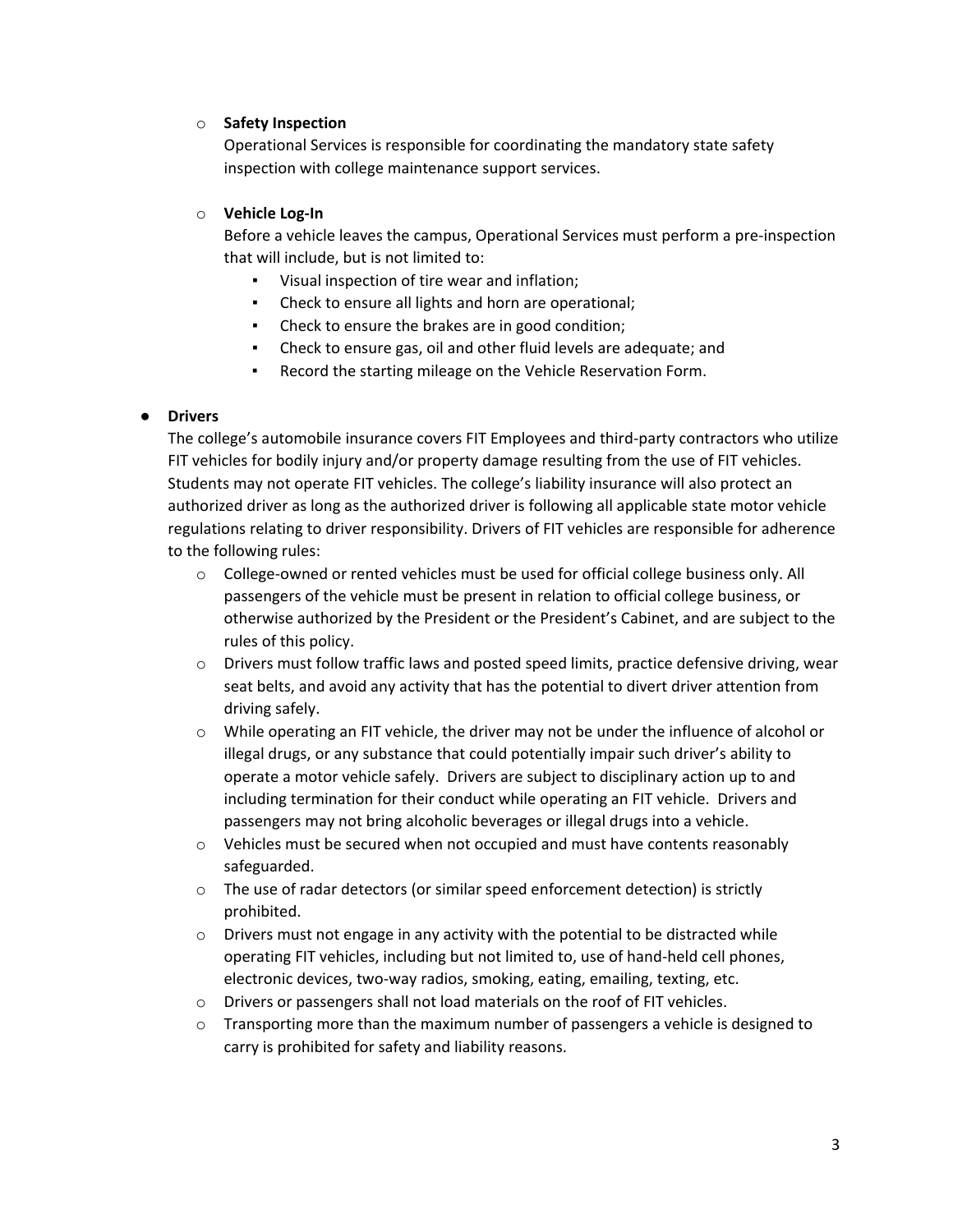#### o **Driving Violations**

All persons who operate FIT vehicles are solely responsible for the payment of all driverrelated traffic and parking violations received while in their custody, except cases involving equipment failure. Any fine or ticket must be paid promptly by the violator. In the case of equipment failure, such as non-working or broken signals and lights, and mechanical malfunctions, Operational Services may inspect the equipment to determine responsibility for payment.

#### o **Return of a vehicle**

The driver will return the vehicle with a clean interior and will back the vehicle into the parking garage at Alumni Hall. Upon return of the vehicle, Operational Services should record the mileage and with the driver, inspect the vehicle's exterior and report any damage on the Vehicle Reservation Form. On weekends, after-hours and holidays, Public Safety should inspect the vehicle with the driver and forward the Vehicle Reservation Form and the key to Operational Services on the next business day.

#### o **Mobile Phone Usage**

Many localities and municipalities have enacted regulations prohibiting the use of mobile phones and electronic devices while operating a motor vehicle. In New York State, it is illegal to operate a mobile phone without using a hands-free device or to read or send text or picture messages on a hand-held mobile phone. All Authorized drivers are expected to obey the law and comply with applicable regulations at all times.

#### o **No Alcohol or Tobacco Use**

Vehicle drivers are responsible for compliance with the FIT Drug and Alcohol Use Prevention and Tobacco-Free Campus policies. Alcohol, smoking, and tobacco use are prohibited in FIT vehicles.

#### o **Refueling**

FIT vehicles should be returned with a full tank of gas. The driver must select an appropriate fuel as recommended by the manufacturer and use self-service facilities whenever available. Any gasoline credit cards provided with the vehicle are to be used only for the purchase of gasoline, oil, and emergency service. The driver using such a credit card must ensure the receipt includes the driver's signature and printed name, and the vehicle's license plate number. The original receipt must be submitted to Operational Services with the gasoline credit card upon termination of the specified trip or assignment. When using personal cash or credit cards to pay for gas, oil or emergency services associated with an FIT vehicle, drivers should submit receipts to their departments for reimbursement.

### Procedures

#### ● **Assignment of College Vehicles**

Reservations will be confirmed after a Vehicle Reservation Form is completed and submitted to Operational Services for approval. FIT vehicle(s) will not be released to a driver without a valid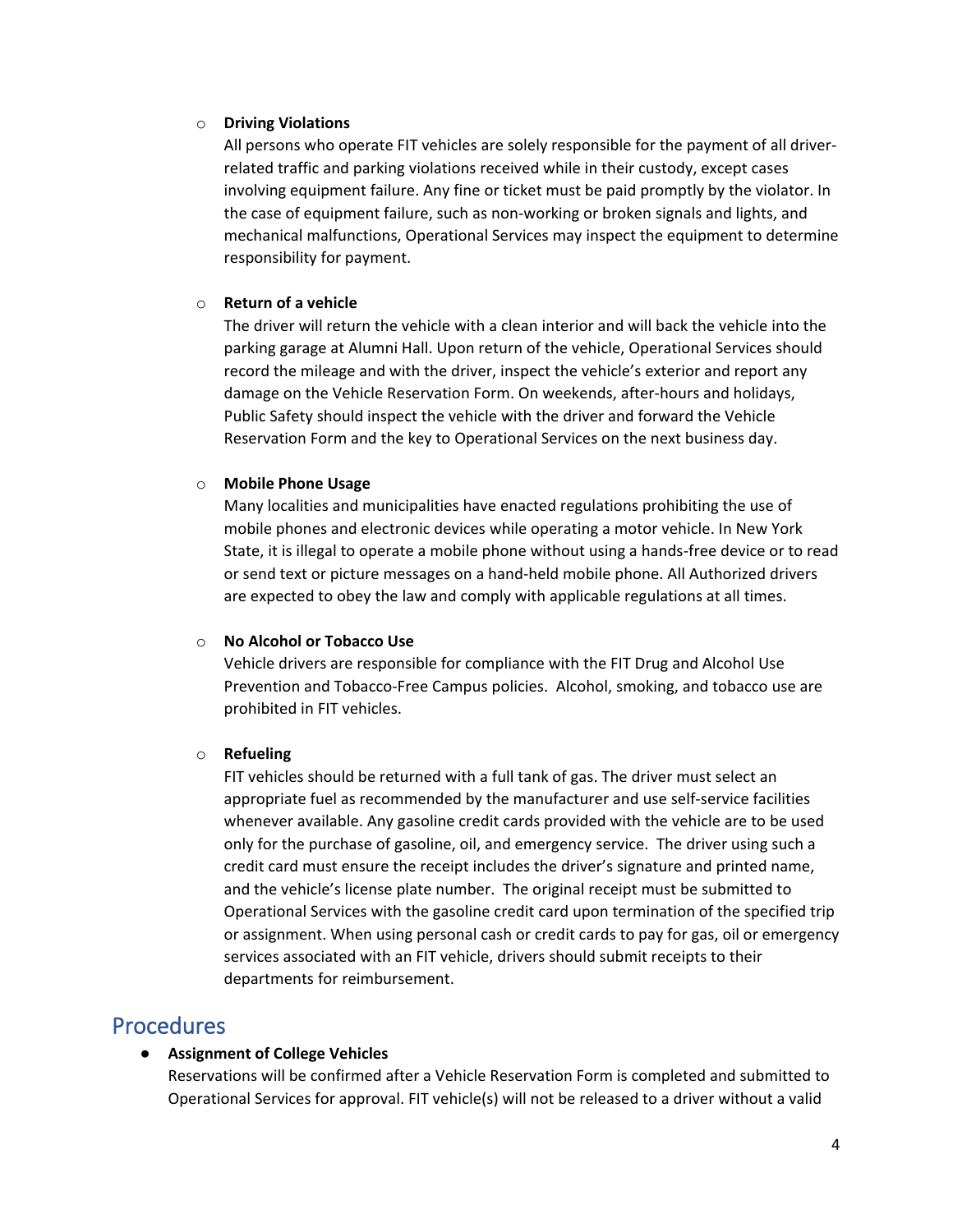driver license on the authorized driver list in Operational Services. The vehicle must be returned by the date and time indicated on the Vehicle Reservation Form.

### ● **Cancellations**

Operational Services must be notified as soon as possible when the vehicle will not be used so that it can be made available to other departments that may be on a waiting list.

### ● **Accident Scene Procedures**

All accidents must be reported immediately to FIT Public Safety. FIT promotes and manages vehicle safety and accident control/reporting. In the event of an accident, must adhere to the following protocol:

- o Stop as near to the scene as safely practical.
- $\circ$  Dial 911 and request an officer to respond to the scene to prepare an incident report; and, if necessary, notify appropriate emergency medical or fire authorities.
- $\circ$  Drivers must immediately call 911 to report any accidents or damage to an FIT vehicle, as well as the Operational Services Department, Public Safety, and the driver's supervisor.
- $\circ$  Drivers must cooperate fully and only discuss the incident with law enforcement officers and appropriate personnel from FIT.
- o Provide identification to and request identification from involved parties.
- o Obtain correct information from involved parties and/or witnesses.
- o Notify FIT Public Safety within 24 hours per this policy; accidents involving evacuation by medical personnel must be reported immediately to FIT at 212-217-7777.
- o Complete an accident report included in the "Accident Packet" following FIT guidelines. Accident Packets may be obtained from Operational Services in the Business & Liberal Arts building room BC-20, or by visiting the Related Documents section of this policy.

# Violations

Sanctions for violations of this policy may include suspension of FIT vehicle driving privileges, or discipline up to and including termination of employment for employees. For Bargaining Unit employees any disciplinary action will be applied as described in the Collective Bargaining Agreement.

# Related Policies

- [Drug and Alcohol Use Prevention](https://www.fitnyc.edu/about/policies/enrollment-management/drug-alcohol-abuse-prevention.php)
- [Tobacco-Free Campus](https://www.fitnyc.edu/about/policies/college/smoking-tobacco.php)
- [Employee Code of Ethical Conduct](https://www.fitnyc.edu/about/policies/hr/employee-code-of-ethical-conduct.php)

### Related Documents

- Vehicle Reservation Form
- LENS Consent Form
- Accident Packet